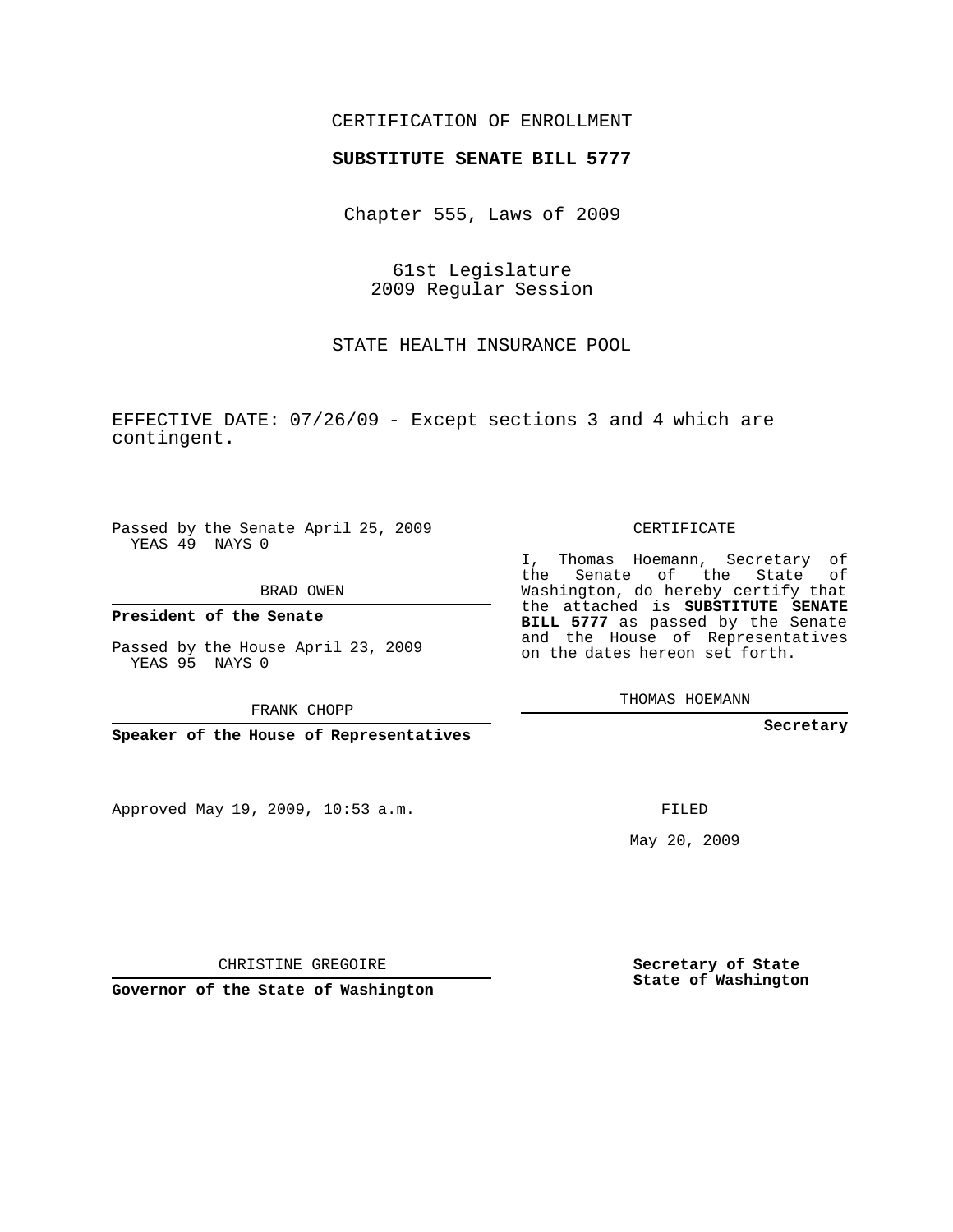## **SUBSTITUTE SENATE BILL 5777** \_\_\_\_\_\_\_\_\_\_\_\_\_\_\_\_\_\_\_\_\_\_\_\_\_\_\_\_\_\_\_\_\_\_\_\_\_\_\_\_\_\_\_\_\_

\_\_\_\_\_\_\_\_\_\_\_\_\_\_\_\_\_\_\_\_\_\_\_\_\_\_\_\_\_\_\_\_\_\_\_\_\_\_\_\_\_\_\_\_\_

AS AMENDED BY THE HOUSE

Passed Legislature - 2009 Regular Session

## **State of Washington 61st Legislature 2009 Regular Session**

**By** Senate Health & Long-Term Care (originally sponsored by Senators Murray and Parlette)

READ FIRST TIME 02/24/09.

1 AN ACT Relating to the Washington state health insurance pool; amending RCW 48.41.060, 48.41.100, and 48.41.100; adding a new section to chapter 48.66 RCW; creating a new section; and providing contingent effective dates.

BE IT ENACTED BY THE LEGISLATURE OF THE STATE OF WASHINGTON:

 NEW SECTION. **Sec. 1.** A new section is added to chapter 48.66 RCW to read as follows:

 Any medicare eligible person who is rejected for medical reasons, is required to accept restrictive riders, an up-rated premium, or preexisting conditions limitations, the effect of which is to substantially reduce coverage from that received by a person considered a standard risk by at least one member as defined in RCW 48.41.030(14) shall be provided written notice from the issuer of medicare supplement coverage to whom application was made of the decision not to accept the person's application for enrollment, or to require such restrictions. The notice shall further state that the person is eligible for medicare part C coverage offered in the person's geographic area or coverage provided by the Washington state health insurance pool for Washington residents, and shall include information about medicare part C plans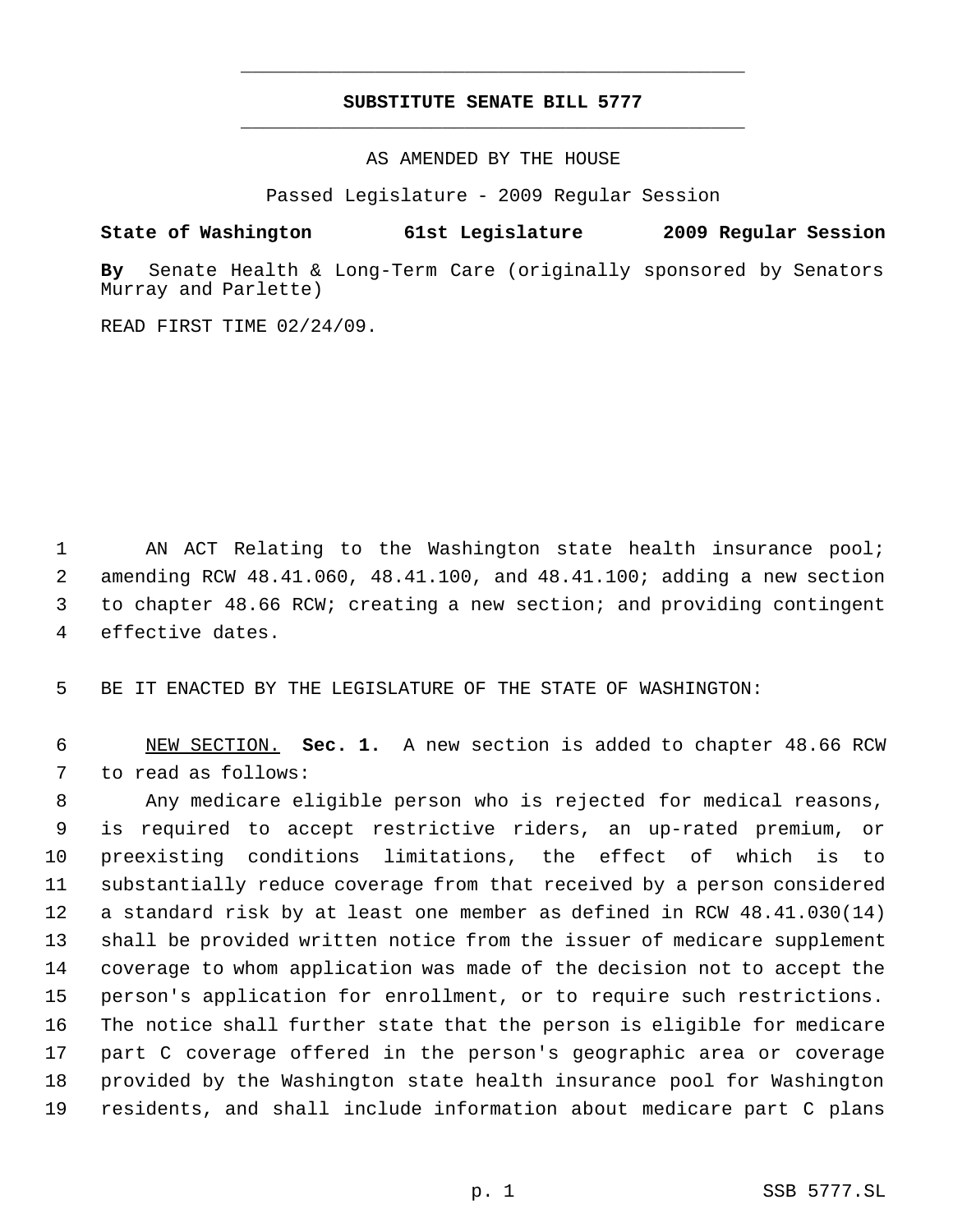offered in the person's geographic area, about the Washington state health insurance pool, and about available resources to assist the person in choosing appropriate coverage.

 **Sec. 2.** RCW 48.41.060 and 2008 c 217 s 47 are each amended to read as follows:

 (1) The board shall have the general powers and authority granted under the laws of this state to insurance companies, health care service contractors, and health maintenance organizations, licensed or registered to offer or provide the kinds of health coverage defined under this title. In addition thereto, the board shall:

 (a) Designate or establish the standard health questionnaire to be used under RCW 48.41.100 and 48.43.018, including the form and content of the standard health questionnaire and the method of its application. The questionnaire must provide for an objective evaluation of an individual's health status by assigning a discreet measure, such as a system of point scoring to each individual. The questionnaire must not contain any questions related to pregnancy, and pregnancy shall not be a basis for coverage by the pool. The questionnaire shall be designed such that it is reasonably expected to identify the eight percent of persons who are the most costly to treat who are under individual coverage in health benefit plans, as defined in RCW 48.43.005, in Washington state or are covered by the pool, if applied to all such persons;

 (b) Obtain from a member of the American academy of actuaries, who is independent of the board, a certification that the standard health questionnaire meets the requirements of (a) of this subsection;

 (c) Approve the standard health questionnaire and any modifications needed to comply with this chapter. The standard health questionnaire shall be submitted to an actuary for certification, modified as 30 necessary, and approved at least every ((eighteen)) thirty-six months. The designation and approval of the standard health questionnaire by the board shall not be subject to review and approval by the commissioner. The standard health questionnaire or any modification thereto shall not be used until ninety days after public notice of the approval of the questionnaire or any modification thereto, except that the initial standard health questionnaire approved for use by the board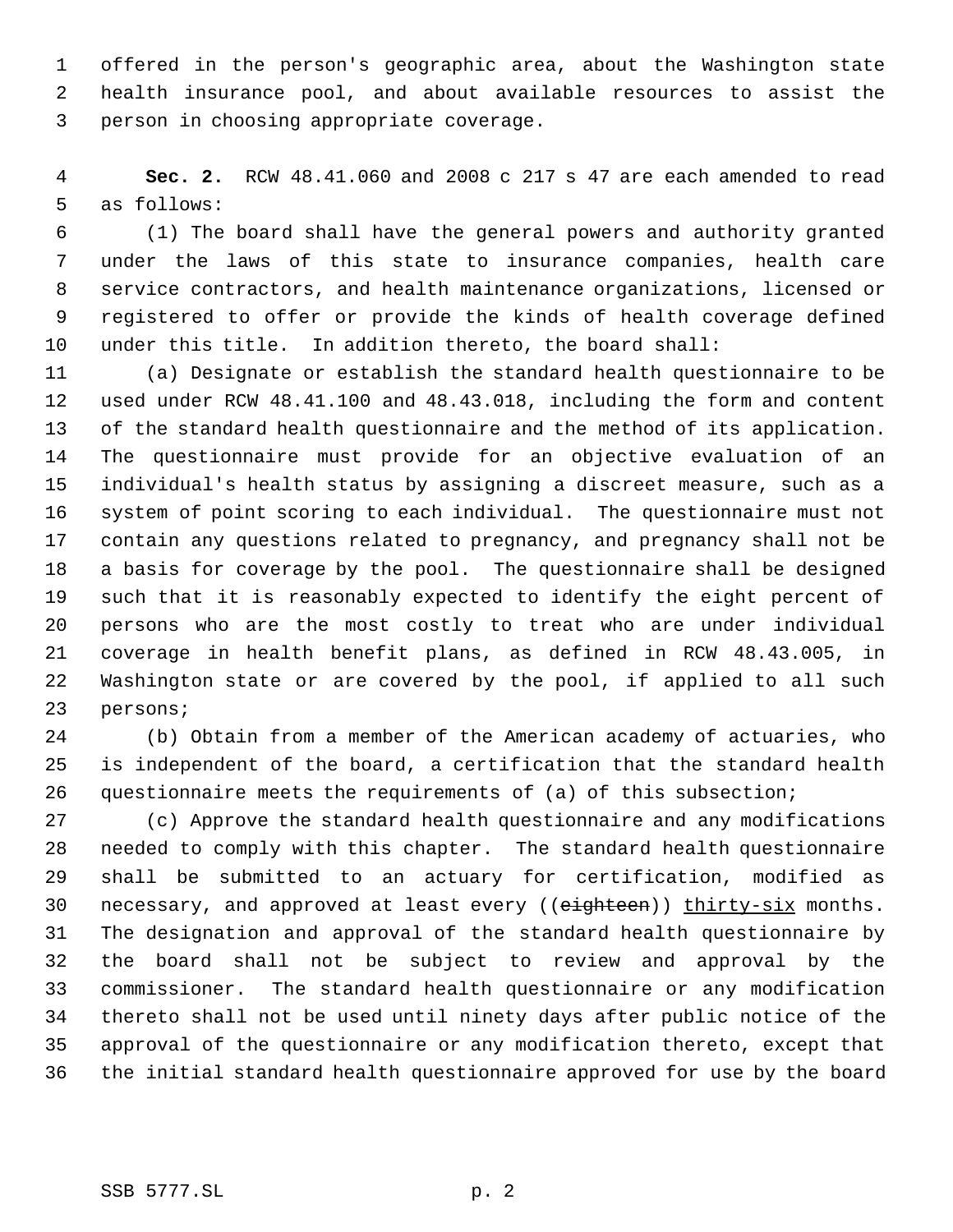after March 23, 2000, may be used immediately following public notice of such approval;

 (d) Establish appropriate rates, rate schedules, rate adjustments, expense allowances, claim reserve formulas and any other actuarial functions appropriate to the operation of the pool. Rates shall not be unreasonable in relation to the coverage provided, the risk experience, and expenses of providing the coverage. Rates and rate schedules may be adjusted for appropriate risk factors such as age and area variation in claim costs and shall take into consideration appropriate risk factors in accordance with established actuarial underwriting practices consistent with Washington state individual plan rating requirements under RCW 48.44.022 and 48.46.064;

 (e)(i) Assess members of the pool in accordance with the provisions of this chapter, and make advance interim assessments as may be reasonable and necessary for the organizational or interim operating expenses. Any interim assessments will be credited as offsets against any regular assessments due following the close of the year.

 (ii) Self-funded multiple employer welfare arrangements are subject to assessment under this subsection only in the event that assessments are not preempted by the employee retirement income security act of 1974, as amended, 29 U.S.C. Sec. 1001 et seq. The arrangements and the commissioner shall initially request an advisory opinion from the United States department of labor or obtain a declaratory ruling from a federal court on the legality of imposing assessments on these arrangements before imposing the assessment. Once the legality of the assessments has been determined, the multiple employer welfare arrangement certified by the insurance commissioner must begin payment of these assessments.

 (iii) If there has not been a final determination of the legality of these assessments, then beginning on the earlier of (A) the date the fourth multiple employer welfare arrangement has been certified by the insurance commissioner, or (B) April 1, 2006, the arrangement shall deposit the assessments imposed by this subsection into an interest bearing escrow account maintained by the arrangement. Upon a final determination that the assessments are not preempted by the employee retirement income security act of 1974, as amended, 29 U.S.C. Sec. 1001 et seq., all funds in the interest bearing escrow account shall be transferred to the board;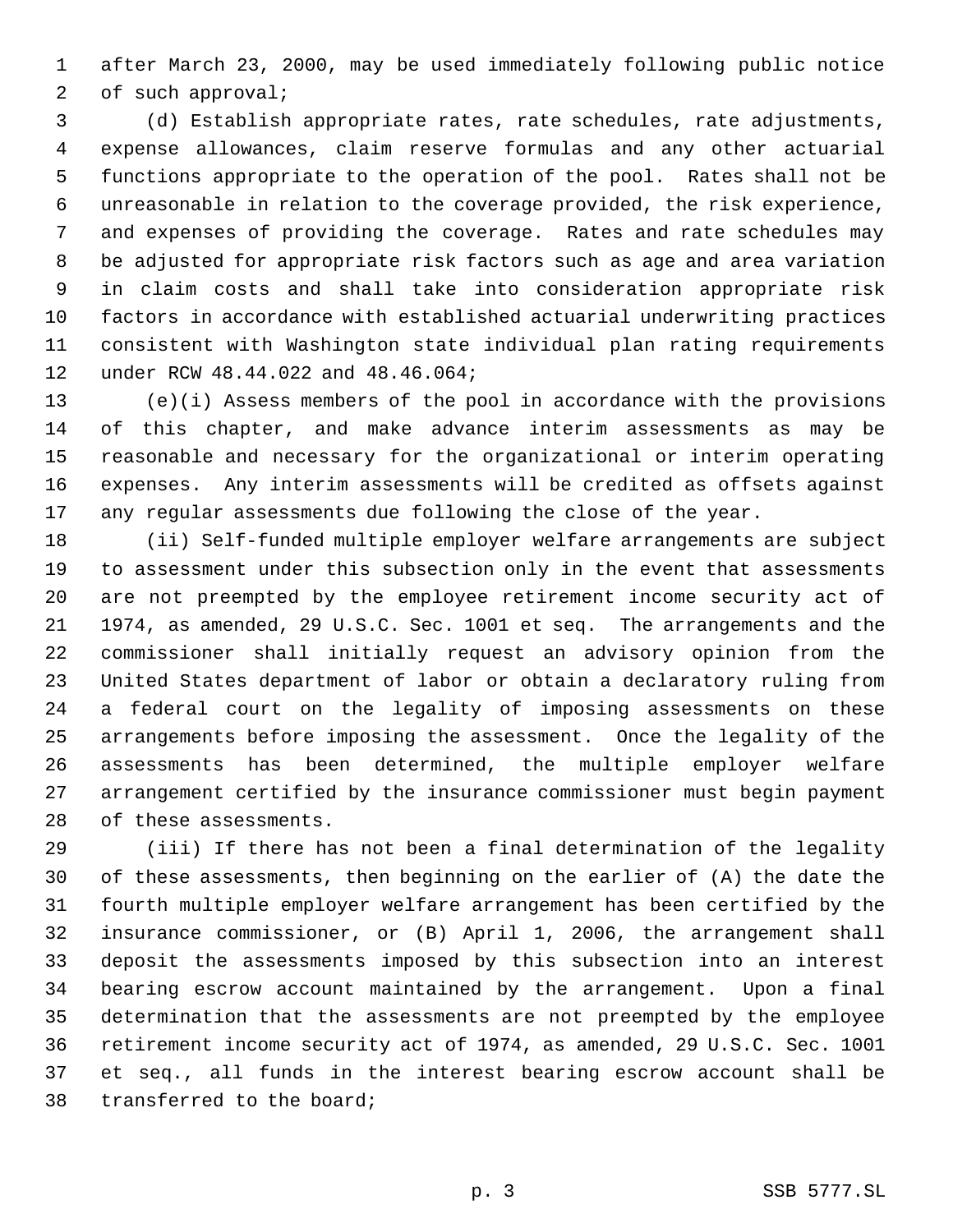(f) Issue policies of health coverage in accordance with the 2 requirements of this chapter;

 (g) Establish procedures for the administration of the premium discount provided under RCW 48.41.200(3)(a)(iii);

 (h) Contract with the Washington state health care authority for the administration of the premium discounts provided under RCW 48.41.200(3)(a) (i) and (ii);

 (i) Set a reasonable fee to be paid to an insurance producer licensed in Washington state for submitting an acceptable application 10 for enrollment in the pool; and

 (j) Provide certification to the commissioner when assessments will exceed the threshold level established in RCW 48.41.037.

13 (2) In addition thereto, the board may:

 (a) Enter into contracts as are necessary or proper to carry out the provisions and purposes of this chapter including the authority, with the approval of the commissioner, to enter into contracts with similar pools of other states for the joint performance of common administrative functions, or with persons or other organizations for the performance of administrative functions;

 (b) Sue or be sued, including taking any legal action as necessary to avoid the payment of improper claims against the pool or the 22 coverage provided by or through the pool;

 (c) Appoint appropriate legal, actuarial, and other committees as necessary to provide technical assistance in the operation of the pool, policy, and other contract design, and any other function within the 26 authority of the pool; and

 (d) Conduct periodic audits to assure the general accuracy of the financial data submitted to the pool, and the board shall cause the pool to have an annual audit of its operations by an independent certified public accountant.

 (3) Nothing in this section shall be construed to require or authorize the adoption of rules under chapter 34.05 RCW.

 **Sec. 3.** RCW 48.41.100 and 2007 c 259 s 30 are each amended to read as follows:

 (1)(a) The following persons who are residents of this state are eligible for pool coverage: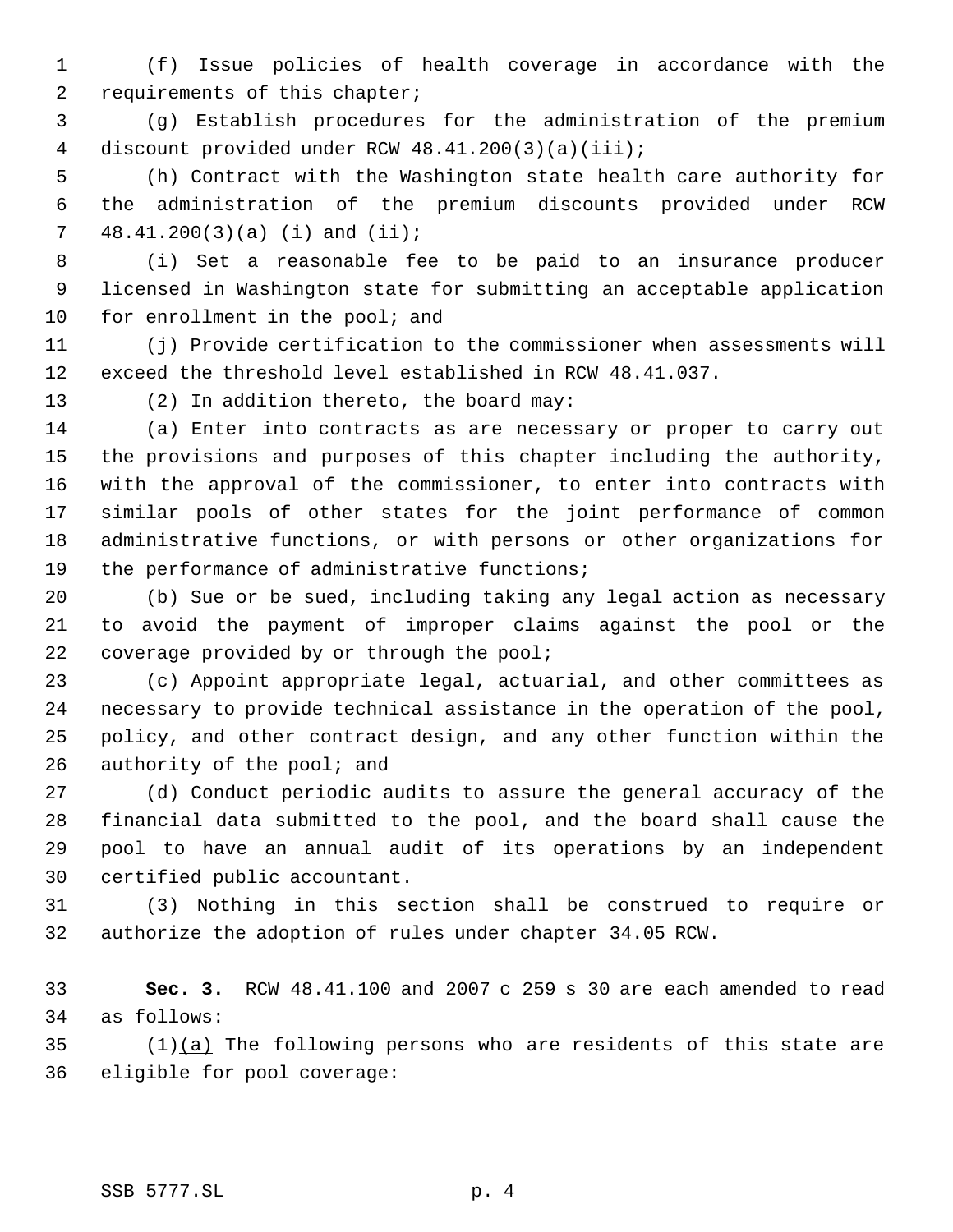(( $\{a\}$ )) <u>(i)</u> Any person who provides evidence of a carrier's decision not to accept him or her for enrollment in an individual health benefit plan as defined in RCW 48.43.005 based upon, and within ninety days of the receipt of, the results of the standard health questionnaire designated by the board and administered by health carriers under RCW 48.43.018;

7 (((b))) (ii) Any person who continues to be eligible for pool coverage based upon the results of the standard health questionnaire designated by the board and administered by the pool administrator pursuant to subsection (3) of this section;

11 ( $(\langle e \rangle)$ ) (iii) Any person who resides in a county of the state where 12 no carrier or insurer eligible under chapter 48.15 RCW offers to the 13 public an individual health benefit plan other than a catastrophic 14 health plan as defined in RCW 48.43.005 at the time of application to 15 the pool, and who makes direct application to the pool; ((and

16 (d))) (iv) Any ((medicare-eligible)) person ((upon-providing)) 17 becoming eligible for medicare before August 1, 2009, who provides 18 evidence of (A) a rejection for medical reasons, (B) a requirement of 19 restrictive riders,  $(C)$  an up-rated premium,  $((\theta \cdot F))$  (D) a preexisting 20 conditions limitation  $((\omega - a))_{r}$  or  $(E)$  lack of access to or for a 21 comprehensive medicare supplemental insurance policy under chapter 22 48.66 RCW, the effect of any of which is to substantially reduce 23 coverage from that received by a person considered a standard risk by 24 at least one member within six months of the date of application; and

25 (v) Any person becoming eligible for medicare on or after August 1, 26 2009, who does not have access to a reasonable choice of comprehensive 27 medicare part C plans, as defined in (b) of this subsection, and who 28 provides evidence of (A) a rejection for medical reasons, (B) a 29 requirement of restrictive riders, (C) an up-rated premium, (D) a 30 preexisting conditions limitation, or (E) lack of access to or for a 31 comprehensive medicare supplemental insurance policy under chapter 32 48.66 RCW, the effect of any of which is to substantially reduce 33 coverage from that received by a person considered a standard risk by 34 at least one member within six months of the date of application.

35 (b) For purposes of  $(a)(v)$  of this subsection  $(1)$ , a person does 36 not have access to a reasonable choice of plans unless the person has 37 a choice of health maintenance organization or preferred provider 38 organization medicare part C plans offered by at least three different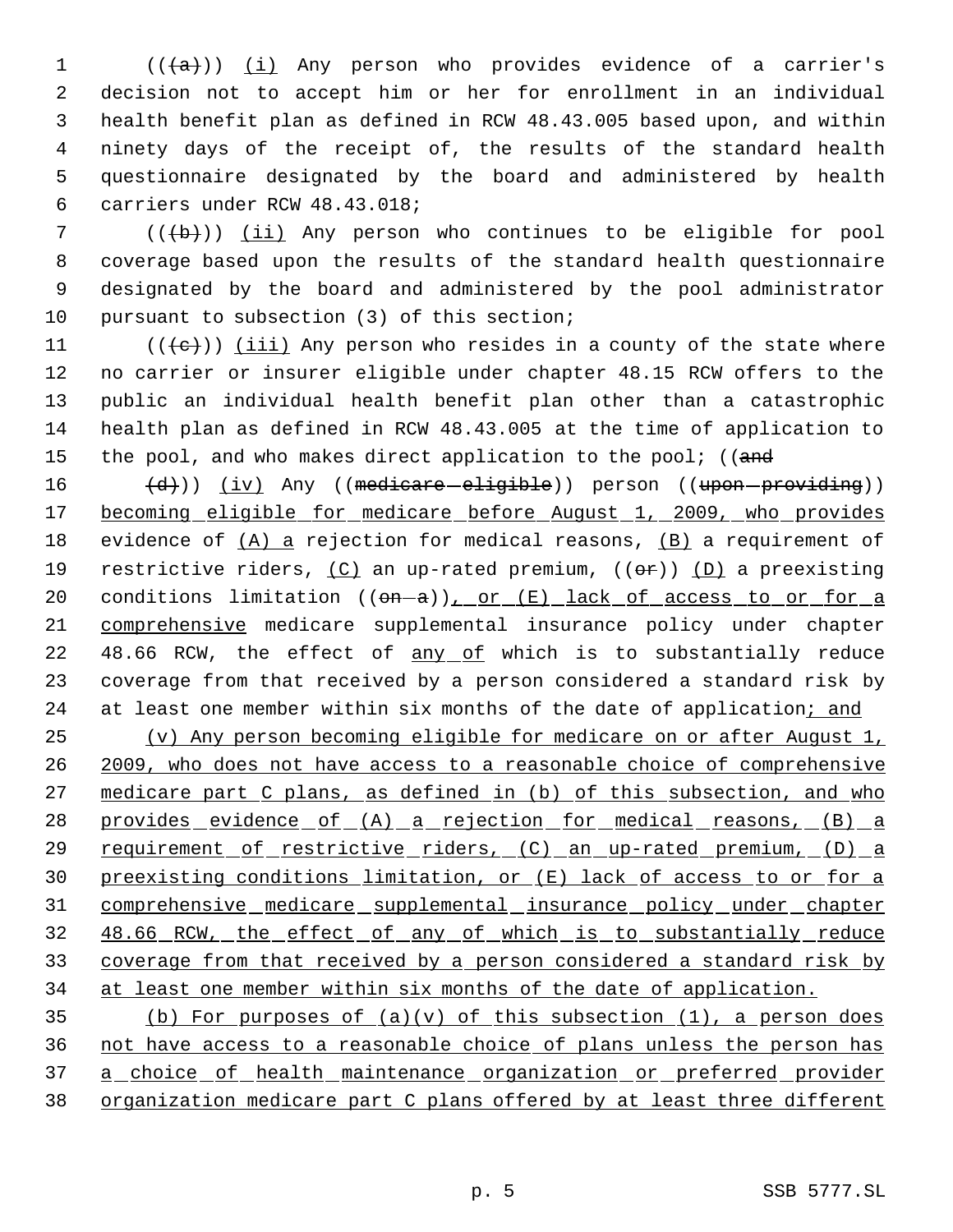carriers that have had provider networks in the person's county of 2 residence for at least five years. The plan options must include coverage at least as comprehensive as a plan F medicare supplement plan combined with medicare parts A and B. The plan options must also provide access to adequate and stable provider networks that make up- to-date provider directories easily accessible on the carrier web site, and will provide them in hard copy, if requested. In addition, if no health maintenance organization or preferred provider organization plan 9 includes the health care provider with whom the person has an 10 established care relationship and from whom he or she has received 11 treatment within the past twelve months, the person does not have reasonable access.

 (2) The following persons are not eligible for coverage by the pool:

 (a) Any person having terminated coverage in the pool unless (i) twelve months have lapsed since termination, or (ii) that person can show continuous other coverage which has been involuntarily terminated for any reason other than nonpayment of premiums. However, these exclusions do not apply to eligible individuals as defined in section 2741(b) of the federal health insurance portability and accountability act of 1996 (42 U.S.C. Sec. 300gg-41(b));

 (b) Any person on whose behalf the pool has paid out two million dollars in benefits;

24 (c) Inmates of public institutions and those persons ((whose 25 benefits are duplicated under public programs)) who become eligible for medical assistance after June 30, 2008, as defined in RCW 74.09.010. However, these exclusions do not apply to eligible individuals as defined in section 2741(b) of the federal health insurance portability 29 and accountability act of 1996 (42 U.S.C. Sec. 300gg-41(b));

 (d) Any person who resides in a county of the state where any carrier or insurer regulated under chapter 48.15 RCW offers to the public an individual health benefit plan other than a catastrophic health plan as defined in RCW 48.43.005 at the time of application to the pool and who does not qualify for pool coverage based upon the results of the standard health questionnaire, or pursuant to subsection  $(1)((\{d\}))$  (a)(iv) of this section.

(3) When a carrier or insurer regulated under chapter 48.15 RCW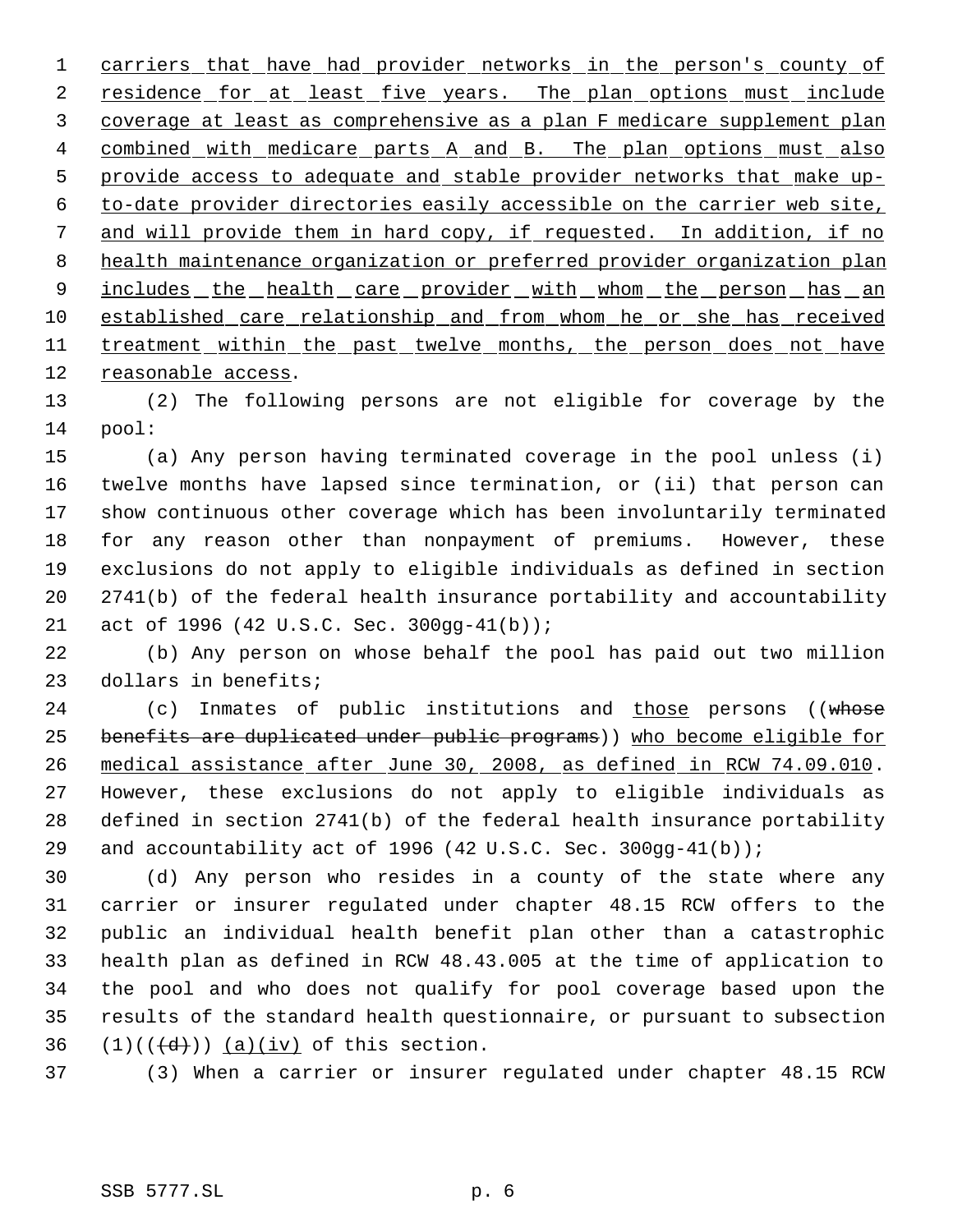begins to offer an individual health benefit plan in a county where no carrier had been offering an individual health benefit plan:

 (a) If the health benefit plan offered is other than a catastrophic health plan as defined in RCW 48.43.005, any person enrolled in a pool 5 plan pursuant to subsection  $(1)((e))$   $(a)(iii)$  of this section in that county shall no longer be eligible for coverage under that plan 7 pursuant to subsection  $(1)((+e))$  (a)(iii) of this section, but may continue to be eligible for pool coverage based upon the results of the standard health questionnaire designated by the board and administered by the pool administrator. The pool administrator shall offer to administer the questionnaire to each person no longer eligible for 12 coverage under subsection  $(1)((\{e\})$   $(a)(iii)$  of this section within 13 thirty days of determining that he or she is no longer eligible;

 (b) Losing eligibility for pool coverage under this subsection (3) does not affect a person's eligibility for pool coverage under 16 subsection  $(1)(a)$  $(i)$ ,  $((+b))$   $(ii)$ , or  $((+d))$   $(iv)$  of this section; and

 (c) The pool administrator shall provide written notice to any person who is no longer eligible for coverage under a pool plan under this subsection (3) within thirty days of the administrator's determination that the person is no longer eligible. The notice shall: (i) Indicate that coverage under the plan will cease ninety days from the date that the notice is dated; (ii) describe any other coverage options, either in or outside of the pool, available to the person; (iii) describe the procedures for the administration of the standard health questionnaire to determine the person's continued eligibility 27 for coverage under subsection  $(1)((\{b\}))$   $(a)(ii)$  of this section; and (iv) describe the enrollment process for the available options outside of the pool.

 (4) The board shall ensure that an independent analysis of the eligibility standards for the pool coverage is conducted, including examining the eight percent eligibility threshold, eligibility for medicaid enrollees and other publicly sponsored enrollees, and the impacts on the pool and the state budget. The board shall report the findings to the legislature by December 1, 2007.

 **Sec. 4.** RCW 48.41.100 and 2008 c 317 s 4 are each amended to read as follows: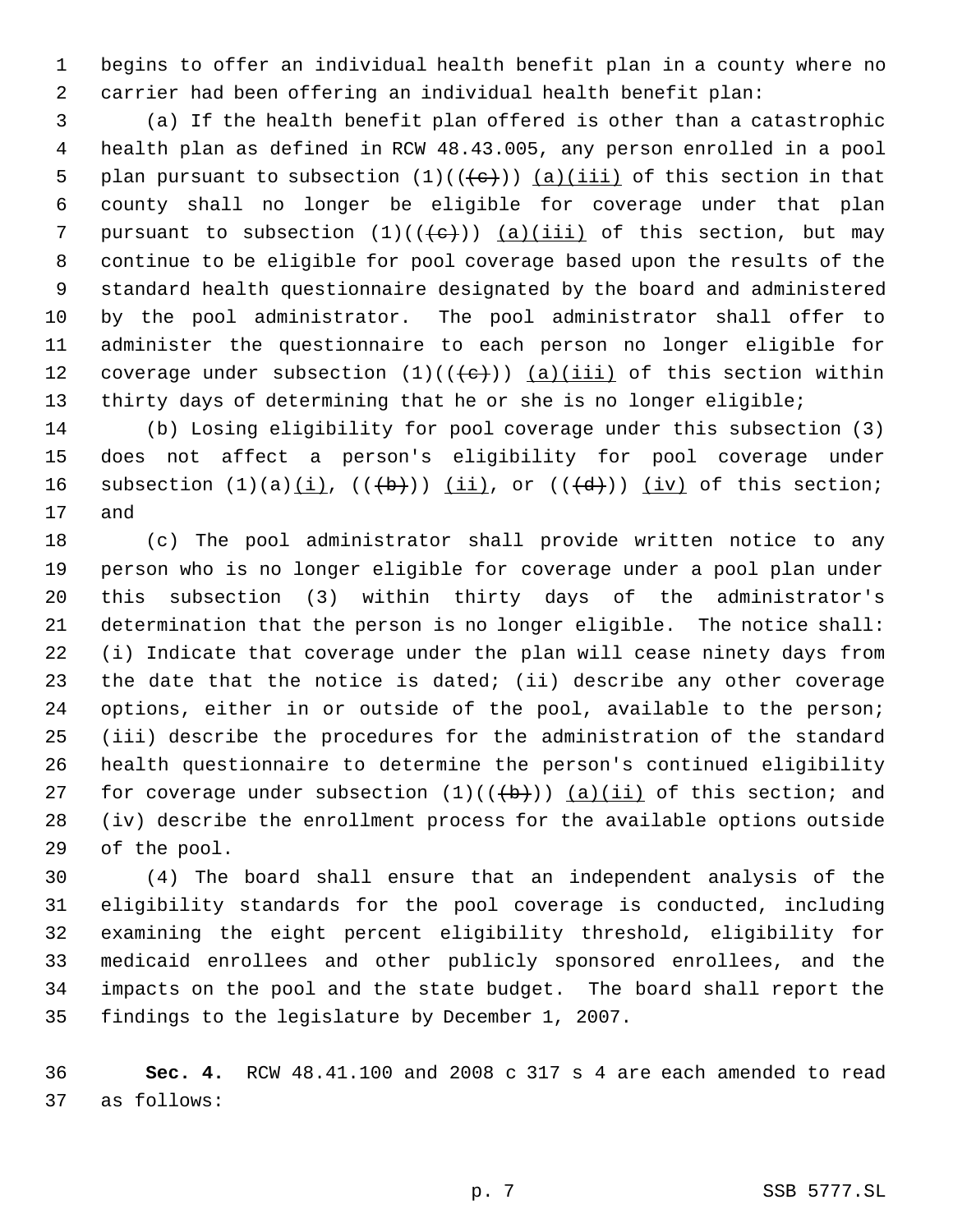1 (1)(a) The following persons who are residents of this state are 2 eligible for pool coverage:

 (( $(a+)$ ) <u>(i)</u> Any person who provides evidence of a carrier's decision not to accept him or her for enrollment in an individual health benefit plan as defined in RCW 48.43.005 based upon, and within ninety days of the receipt of, the results of the standard health questionnaire designated by the board and administered by health carriers under RCW 48.43.018;

9 (((b))) (ii) Any person who continues to be eligible for pool 10 coverage based upon the results of the standard health questionnaire 11 designated by the board and administered by the pool administrator 12 pursuant to subsection (3) of this section;

13 ( $(\langle e \rangle)$ ) <u>(iii)</u> Any person who resides in a county of the state where 14 no carrier or insurer eligible under chapter 48.15 RCW offers to the 15 public an individual health benefit plan other than a catastrophic 16 health plan as defined in RCW 48.43.005 at the time of application to 17 the pool, and who makes direct application to the pool; ((and

18 (d) Any medicare eligible person upon providing)) (iv) Any person 19 becoming eligible for medicare before August 1, 2009, who provides 20 evidence of  $(A)$  a rejection for medical reasons,  $(B)$  a requirement of 21 restrictive riders,  $(C)$  an up-rated premium,  $((\theta \hat{r}))$   $(D)$  a preexisting 22 conditions limitation  $((\omega - a))_{r}$  or  $(E)$  lack of access to or for a 23 comprehensive medicare supplemental insurance policy under chapter 24 48.66 RCW, the effect of any of which is to substantially reduce 25 coverage from that received by a person considered a standard risk by 26 at least one member within six months of the date of application; and

27 (v) Any person becoming eligible for medicare on or after August 1, 28 2009, who does not have access to a reasonable choice of comprehensive 29 medicare part C plans, as defined in (b) of this subsection, and who 30 provides evidence of (A) a rejection for medical reasons, (B) a 31 requirement of restrictive riders, (C) an up-rated premium, (D) a 32 preexisting conditions limitation, or (E) lack of access to or for a 33 comprehensive medicare supplemental insurance policy under chapter 34 48.66 RCW, the effect of any of which is to substantially reduce 35 coverage from that received by a person considered a standard risk by 36 at least one member within six months of the date of application.

37 (b) For purposes of (a)(v) of this subsection (1), a person does 38 not have access to a reasonable choice of plans unless the person has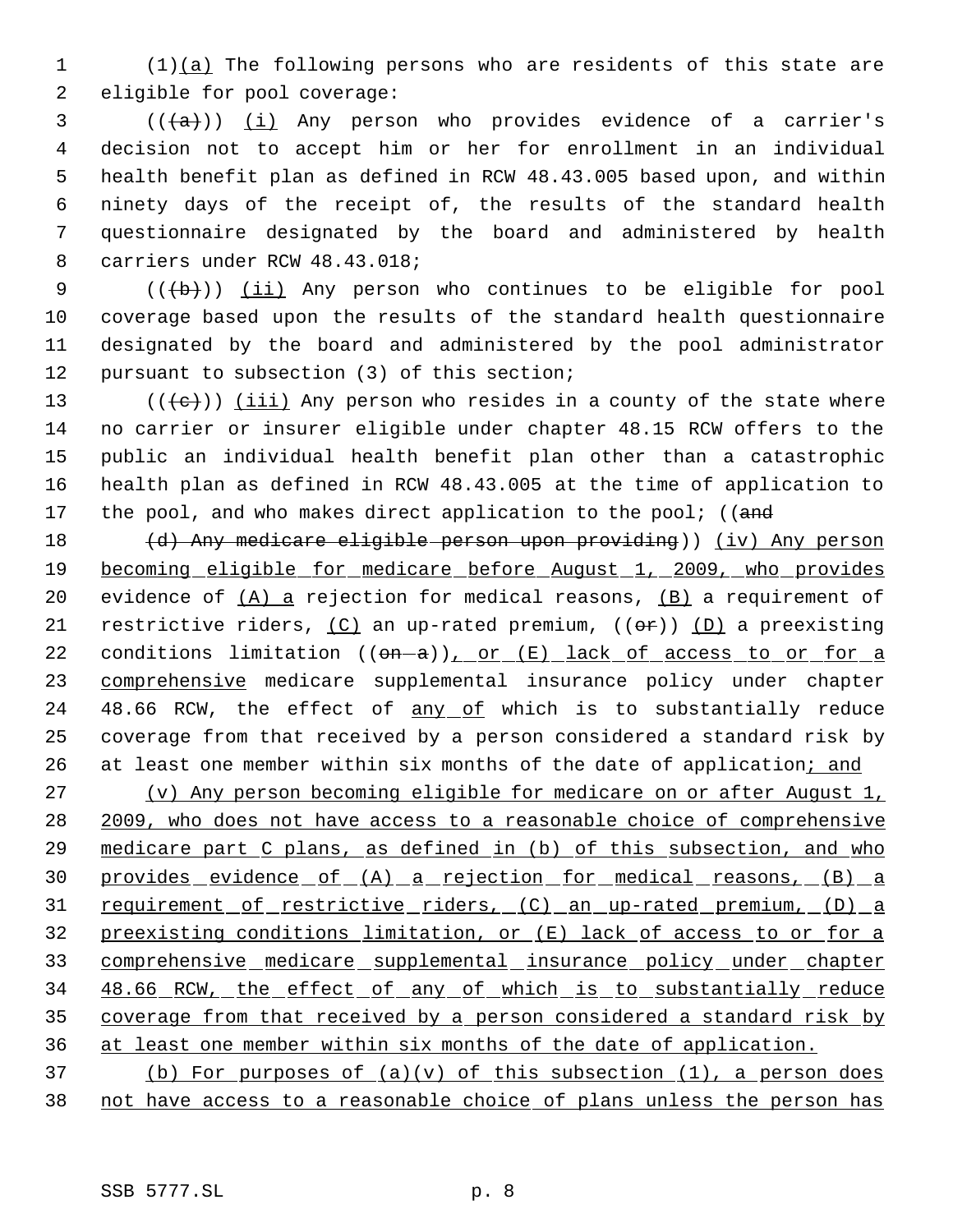1 a choice of health maintenance organization or preferred provider 2 organization medicare part C plans offered by at least three different carriers that have had provider networks in the person's county of 4 residence for at least five years. The plan options must include coverage at least as comprehensive as a plan F medicare supplement plan combined with medicare parts A and B. The plan options must also provide access to adequate and stable provider networks that make up- to-date provider directories easily accessible on the carrier web site, 9 and will provide them in hard copy, if requested. In addition, if no health maintenance organization or preferred provider organization plan 11 includes the health care provider with whom the person has an 12 established care relationship and from whom he or she has received 13 treatment within the past twelve months, the person does not have reasonable access.

 (2) The following persons are not eligible for coverage by the pool:

 (a) Any person having terminated coverage in the pool unless (i) twelve months have lapsed since termination, or (ii) that person can show continuous other coverage which has been involuntarily terminated for any reason other than nonpayment of premiums. However, these exclusions do not apply to eligible individuals as defined in section 2741(b) of the federal health insurance portability and accountability act of 1996 (42 U.S.C. Sec. 300gg-41(b));

 (b) Any person on whose behalf the pool has paid out two million dollars in benefits;

 (c) Inmates of public institutions, and those persons who become eligible for medical assistance after June 30, 2008, as defined in RCW 74.09.010. However, these exclusions do not apply to eligible individuals as defined in section 2741(b) of the federal health insurance portability and accountability act of 1996 (42 U.S.C. Sec. 300gg-41(b));

 (d) Any person who resides in a county of the state where any carrier or insurer regulated under chapter 48.15 RCW offers to the public an individual health benefit plan other than a catastrophic health plan as defined in RCW 48.43.005 at the time of application to the pool and who does not qualify for pool coverage based upon the results of the standard health questionnaire, or pursuant to subsection  $(1)((\{d\}))$   $(a)(iv)$  of this section.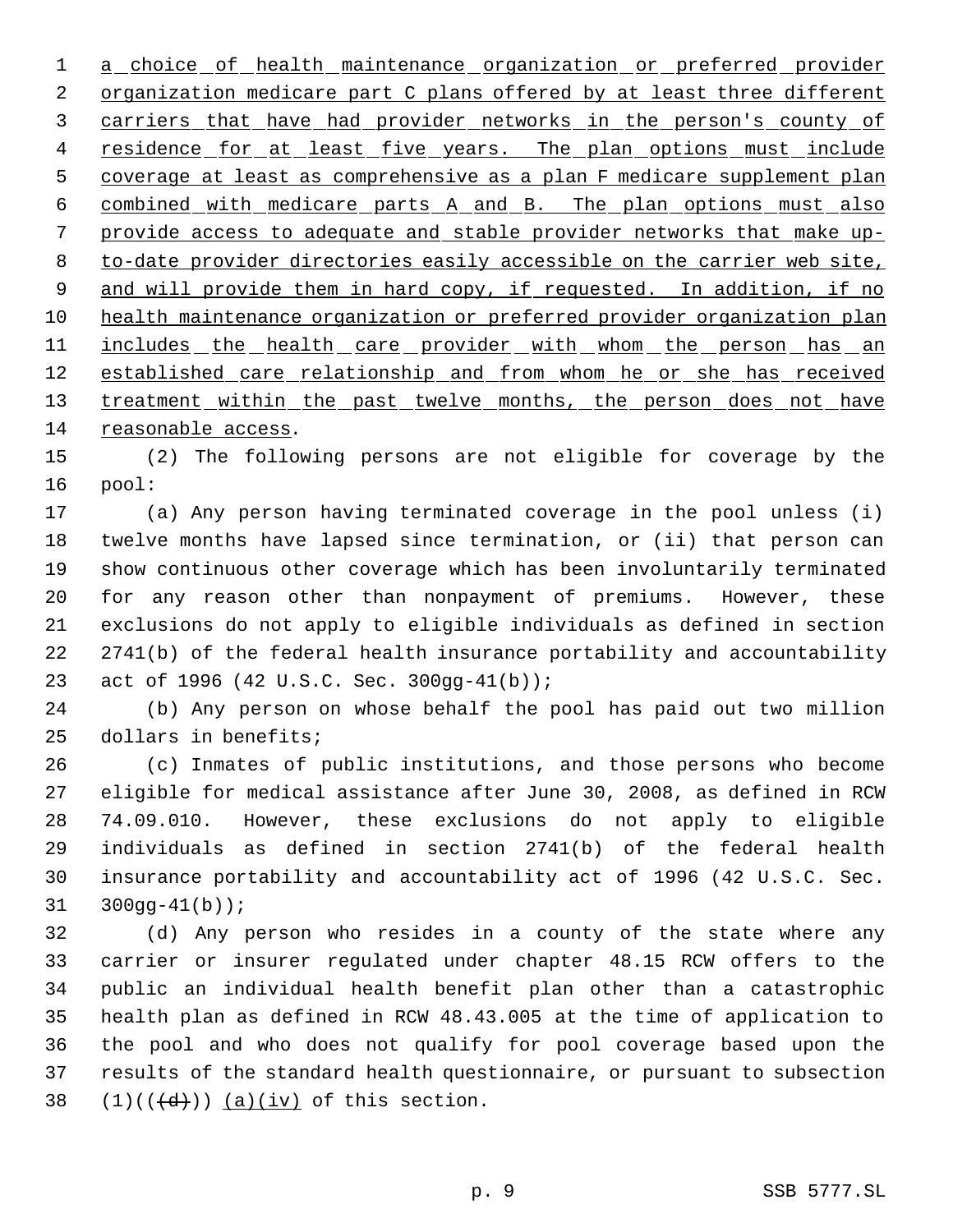(3) When a carrier or insurer regulated under chapter 48.15 RCW begins to offer an individual health benefit plan in a county where no carrier had been offering an individual health benefit plan:

 (a) If the health benefit plan offered is other than a catastrophic health plan as defined in RCW 48.43.005, any person enrolled in a pool 6 plan pursuant to subsection  $(1)((e))$   $(a)(iii)$  of this section in that county shall no longer be eligible for coverage under that plan 8 pursuant to subsection  $(1)((+e))$   $(a)(iii)$  of this section, but may continue to be eligible for pool coverage based upon the results of the standard health questionnaire designated by the board and administered by the pool administrator. The pool administrator shall offer to administer the questionnaire to each person no longer eligible for 13 coverage under subsection  $(1)((\{e\})$   $(a)(iii)$  of this section within thirty days of determining that he or she is no longer eligible;

 (b) Losing eligibility for pool coverage under this subsection (3) does not affect a person's eligibility for pool coverage under 17 subsection  $(1)(a)(i)$ ,  $((+b))$   $(ii)$ , or  $((+d))$   $(iv)$  of this section; and

 (c) The pool administrator shall provide written notice to any person who is no longer eligible for coverage under a pool plan under this subsection (3) within thirty days of the administrator's determination that the person is no longer eligible. The notice shall: (i) Indicate that coverage under the plan will cease ninety days from the date that the notice is dated; (ii) describe any other coverage options, either in or outside of the pool, available to the person; (iii) describe the procedures for the administration of the standard health questionnaire to determine the person's continued eligibility 28 for coverage under subsection  $(1)((\{b\}))$   $(a)(ii)$  of this section; and (iv) describe the enrollment process for the available options outside of the pool.

 (4) The board shall ensure that an independent analysis of the eligibility standards for the pool coverage is conducted, including examining the eight percent eligibility threshold, eligibility for medicaid enrollees and other publicly sponsored enrollees, and the impacts on the pool and the state budget. The board shall report the findings to the legislature by December 1, 2007.